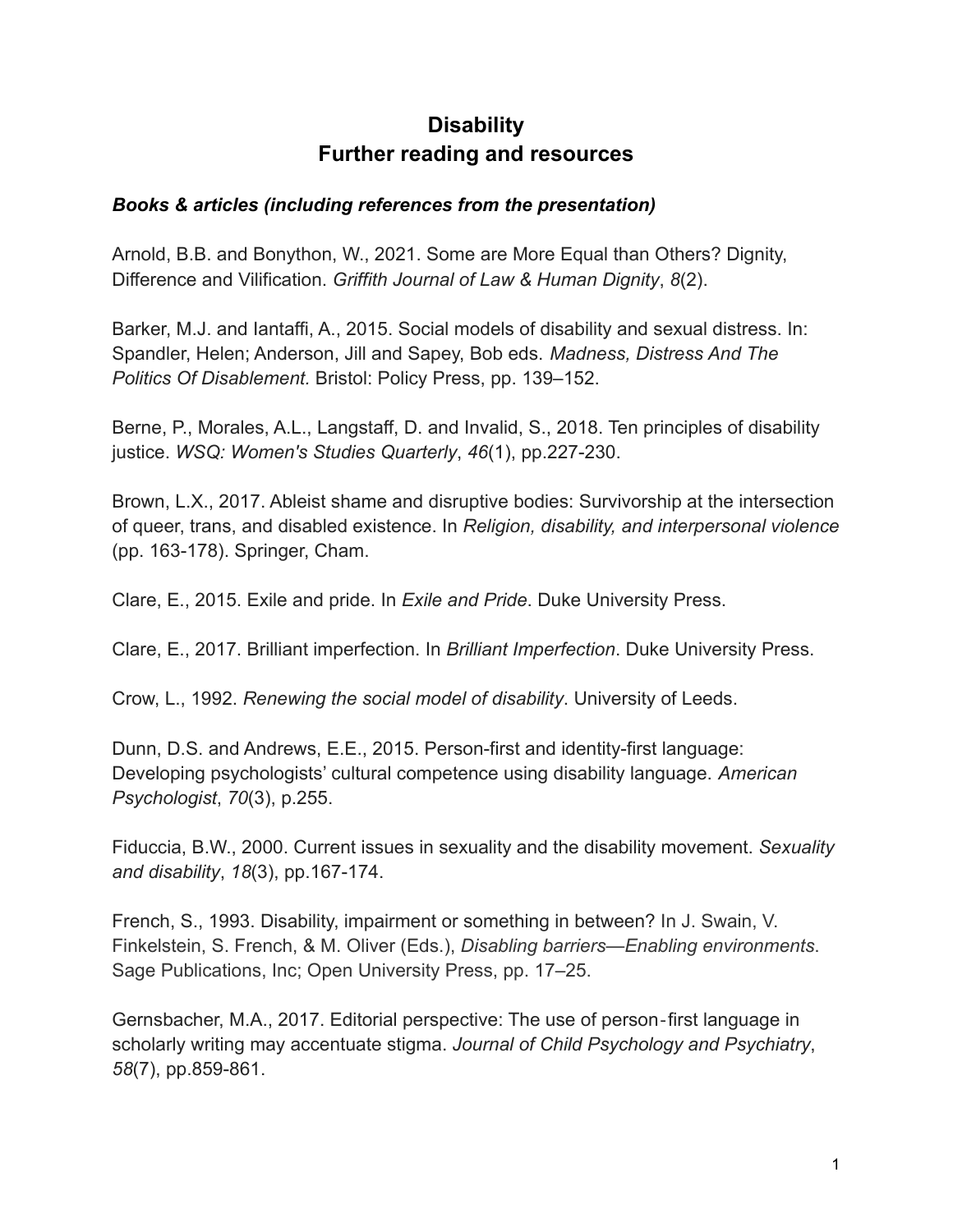Haller, B. and Zhang, L., 2014. Stigma or empowerment? What do disabled people say about their representation in news and entertainment media?. *Review of Disability Studies: An International Journal*, *9*(4).

Holmes, C.M., 2016. The colonial roots of the racial fetishization of black women. *Black & Gold*, *2*(1).

Iantaffi, A. and Mize, S., 2015. Disability. In *The Palgrave Handbook of the Psychology of Sexuality and Gender*. Palgrave Macmillan, London, pp. 408-426.

Iantaffi, 2022. Disability & CNM Relationships. In Burnes, T. and Vaughan, M. *Handbook of CNM-Affirming Clinical Practice.* Rowman & Littlefield Publishers.

Leary, A., 2017. How Disfigured Villains like Wonder Woman's Dr. Poison Perpetuate Stigma. *Teen Vogue*, *5*.

Leblanc, S. and Kinsella, E.A., 2016. Toward epistemic justice: A critically reflexive examination of 'sanism'and implications for knowledge generation. *Studies in Social Justice*, *10*(1), pp.59-78.

Morris, J., 2014. *Pride against prejudice: Transforming attitudes to disability*. The Women's Press.

Oliver, M., 2013. The social model of disability: Thirty years on. *Disability & society*, *28*(7), pp.1024-1026.

Olkin, R., Hayward, H.S., Abbene, M.S. and VanHeel, G., 2019. The experiences of microaggressions against women with visible and invisible disabilities. *Journal of Social Issues*, *75*(3), pp.757-785.

Paul, A. and Cawson, P., 2002. Safeguarding disabled children in residential settings: what we know and what we don't know. *Child Abuse Review: Journal of the British Association for the Study and Prevention of Child Abuse and Neglect*, *11*(5), pp.262-281.

Piepzna-Samarasinha, L.L., 2018. *Care work: Dreaming disability justice*. Vancouver: Arsenal Pulp Press.

Pietroni-Spenst, M., 2021. Somatic work and independent training as an invisibly disabled performer. *Theatre, Dance and Performance Training*, *12*(4), pp.575-588.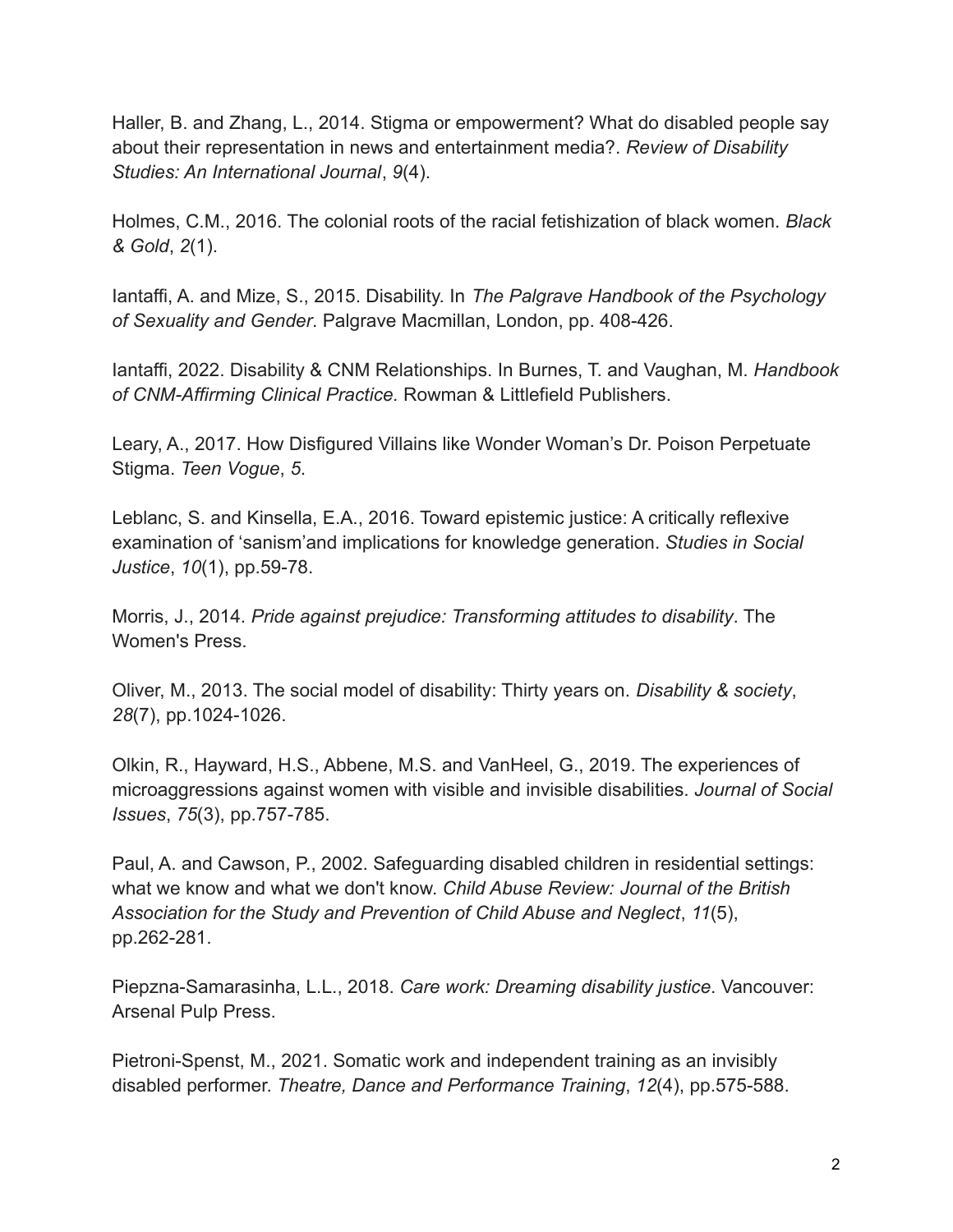Potts, T. and Price, J., 1995. Out of the blood and spirit of our lives: The place of the body in academic feminism. *Feminist Academics. Creative Agents for Change*, pp.102-115.

Price, M., 2015. The bodymind problem and the possibilities of pain. *Hypatia*, *30*(1), pp.268-284.

Schalk, S., 2021. Black Disability Gone Viral: A Critical Race Approach to Inspiration Porn. *CLA Journal*, *64*(1), pp.100-120.

Sins Invalid, 2015. 10 Principles of Disability Justice. *Sins Invalid Blog*. [https://static1.squarespace.com/static/5bed3674f8370ad8c02efd9a/t/5f1f0783916d8a17](https://static1.squarespace.com/static/5bed3674f8370ad8c02efd9a/t/5f1f0783916d8a179c46126d/1595869064521/10_Principles_of_DJ-2ndEd.pdf) 9c46126d/1595869064521/10 Principles of DJ-2ndEd.pdf Accessed on January 15th 2022.

Sins Invalid, 2017. Skin, tooth, and bone–the basis of movement is our people: a disability justice primer.

Spandler, H. and Anderson, J. eds., 2015. *Madness, distress and the politics of disablement*. Policy Press.

Sullivan, P.M. and Knutson, J.F., 2000. Maltreatment and disabilities: A population-based epidemiological study. *Child abuse & neglect*, *24*(10), pp.1257-1273.

Walker, N., 2021. *Neuroqueer Heresies: Notes on the neurodiversity paradigm, Autistic empowerment, and postnormal possibilities*. Autonomous Press.

Wong, A. ed., 2020. *Disability visibility: First-person stories from the twenty-first century*. Vintage.

### *Websites & blogs*

Mia Mingus' Blog: <https://leavingevidence.wordpress.com/>

Disability Visibility Project: <https://disabilityvisibilityproject.com/>

Nick Walker's Essays: <https://neuroqueer.com/essays/>

Sins Invalid: <https://www.sinsinvalid.org/>